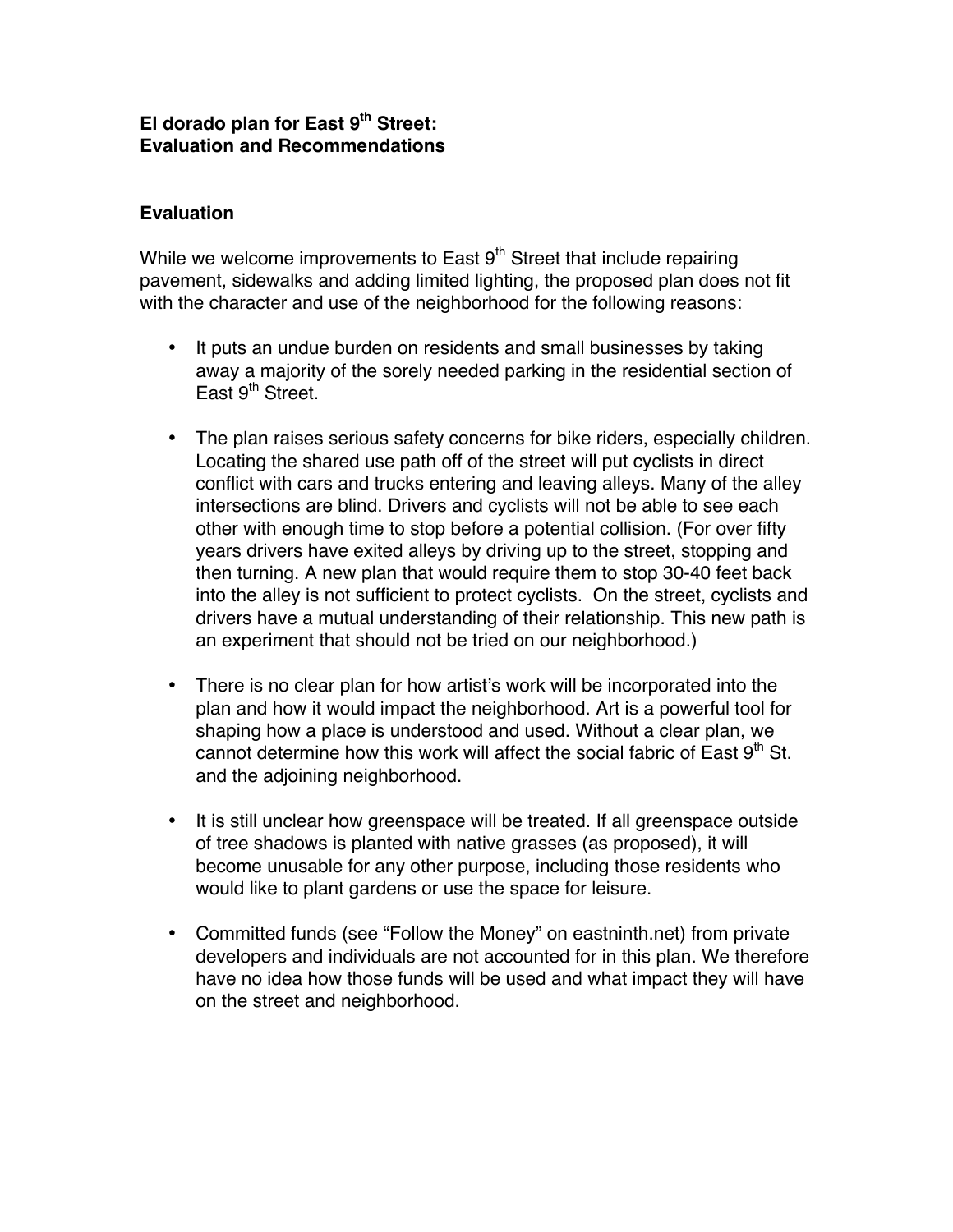## **Recommendations**

Currently, East  $9<sup>th</sup>$  Street has space for bikes, parking, greenspace and pedestrians. Maintenance and targeted improvements can be made without the negative impacts outlined in our evaluation. Taking this approach will be good for the neighborhood and the City as a whole. We recommend:

- Maintaining the current path and width of the street (from Connecticut to Delaware)
- Marking bike lanes in the street from Massachusetts to Connecticut
- Improving and repairing the street pavement
- Repairing sidewalks, one of them up to ADA standards
- Adding low-level lighting in specific areas where it is needed
- Working with residents on a plan for how greenspace can be enhanced and where
- Having artists work in direct collaboration with East Lawrence residents and ELNA on all art projects

This approach will serve the needs of East Lawrence residents and will save the City significant funds to be used for street maintenance and improvements in other parts of town.

We appreciate the hard work and countless hours that el dorado, City staff, the Lawrence Arts Center and East Lawrence residents have committed to this effort. It is the first arts-based development project the City has ever engaged in. There was bound to be a steep learning curve. Coming to a solution that supports and serves the people who live and work in East Lawrence will go a long way towards modeling future efforts wherever they may be proposed.